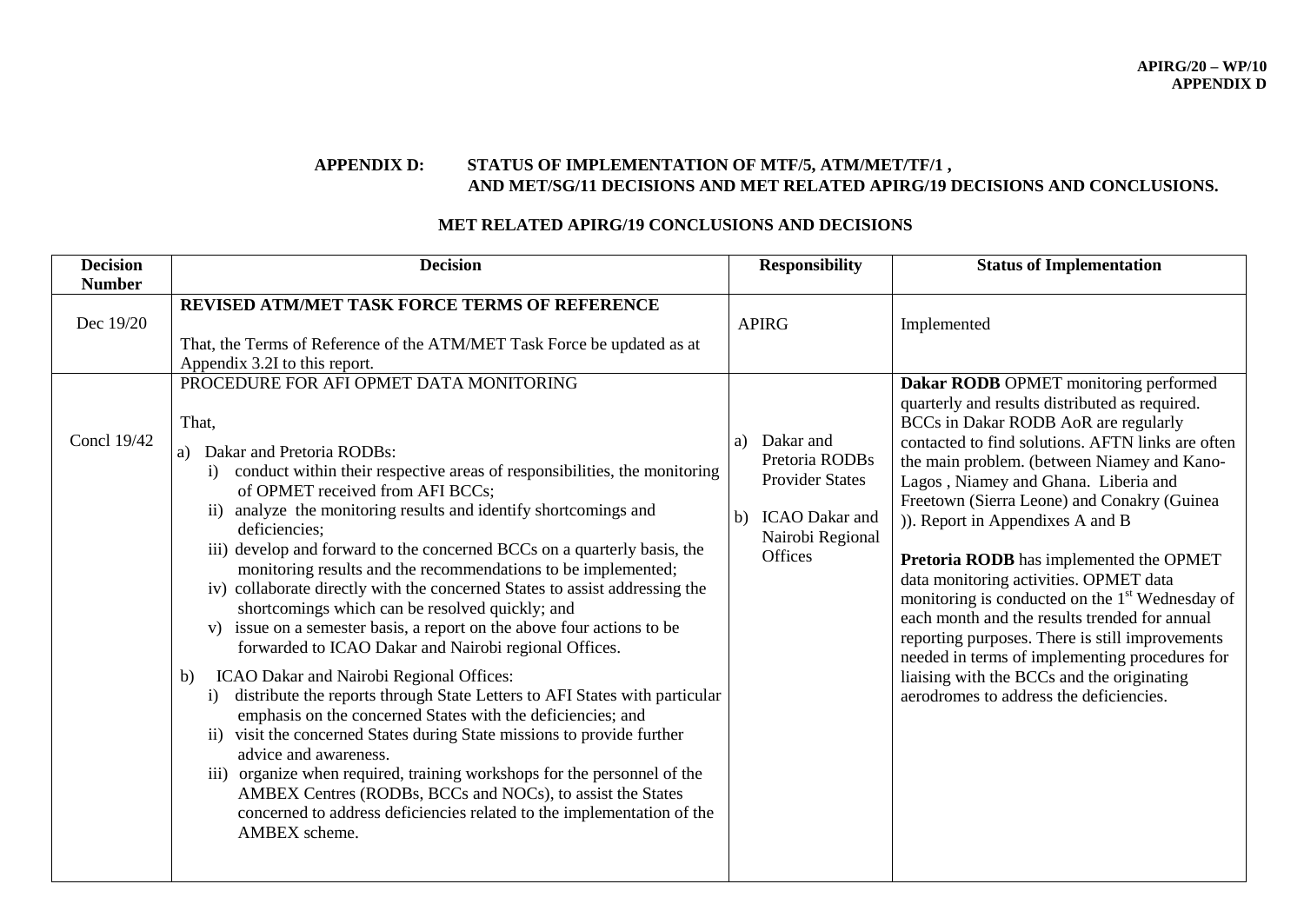| Concl 19/43 | <b>IMPLEMENTATION OF AFI RODB BACK UP PROCEDURES</b><br>That,<br>Dakar and Pretoria RODBs implement<br>a)<br>and maintain an identical OPMET bulletins catalogue;<br>$\rm i)$<br>ii) the AFI Interface Control Document (ICD);<br>iii) the same data validation criteria; and<br>iv) conduct monitoring activities in order to ensure that the databanks<br>contain required OPMET data at all times.<br>b) the bulletin compiling centres (BCCs) disseminate OPMET data to both<br>Dakar and Pretoria RODBs using appropriate AFTN addresses; and<br>c) c) the MTF include AFTN addresses of both RODBs in the AFI ICD.                         | a) Dakar and<br>Pretoria RODBs<br><b>Provider States</b><br>Addis Ababa,<br>b)<br>Antananarivo,<br>Brazzaville,<br>Dakar,<br>Johannesburg,<br>Nairobi and<br>Niamey BCCs<br><b>Provider States</b><br>Secretariat<br>$\mathbf{c}$ ) | <b>Dakar and Pretoria RODBs bulletins</b><br>a)<br>catalogue are similar. The data validation<br>criteria used by Dakar is those contained in<br>the appendix F/Chap 2; Amendment 3 July<br>2013 (see Appendix B). Pretoria RODB<br>uses the data validation criteria adapted<br>from that of the EUR BMG. A single data<br>validation criteria for AFI needs to be<br>developed for implementation by both AFI<br>RODBs.<br>Implemented (AFI ICD amended to include<br>b)<br>AFTN addresses of Dakar and Pretoria<br>RODBs). Pretoria RODB has<br>implemented the AFI ICD to guide the<br>users on how to query OPMET data from<br>the databank. Pretoria RODB has also<br>implemented internet facility through which<br>users can query the OPMET databank. |
|-------------|--------------------------------------------------------------------------------------------------------------------------------------------------------------------------------------------------------------------------------------------------------------------------------------------------------------------------------------------------------------------------------------------------------------------------------------------------------------------------------------------------------------------------------------------------------------------------------------------------------------------------------------------------|-------------------------------------------------------------------------------------------------------------------------------------------------------------------------------------------------------------------------------------|----------------------------------------------------------------------------------------------------------------------------------------------------------------------------------------------------------------------------------------------------------------------------------------------------------------------------------------------------------------------------------------------------------------------------------------------------------------------------------------------------------------------------------------------------------------------------------------------------------------------------------------------------------------------------------------------------------------------------------------------------------------|
| Concl 19/44 | DEVELOPMENT OF CAPABILITIES OF HANDLING OPMET<br><b>INFORMATION IN DIGITAL FORMAT</b><br>That both Pretoria and Dakar RODBs Provider States be invited to:<br>a) start developing capability of handling OPMET data in digital format as<br>soon as possible, after November 2013;<br>b) test the codes based on OPMET data in digital format (XML/GML) for<br>METAR/SPECI, TAF and SIGMET with a view to fine tuning over the<br>first year $(2014)$ ; and<br>c) take a leading role over the transition aspect to XML/GML and provide<br>technical assistance as required to other AFI States in implementing<br>OPMET data in digital format. | Dakar and Pretoria<br><b>RODBs</b> Provider<br><b>States</b>                                                                                                                                                                        | With regard to Dakar RODB, the migration will<br>be effective during 2015 in ASECNA Member<br>States.<br>This capability has not yet been developed by<br>Pretoria RODB. Pretoria RODB notes that the<br>requirements to exchange OPMET data in<br>XML/GML will take effect in 2016 and therefore<br>plans to accelerate work in developing this<br>capability early in 2015.                                                                                                                                                                                                                                                                                                                                                                                  |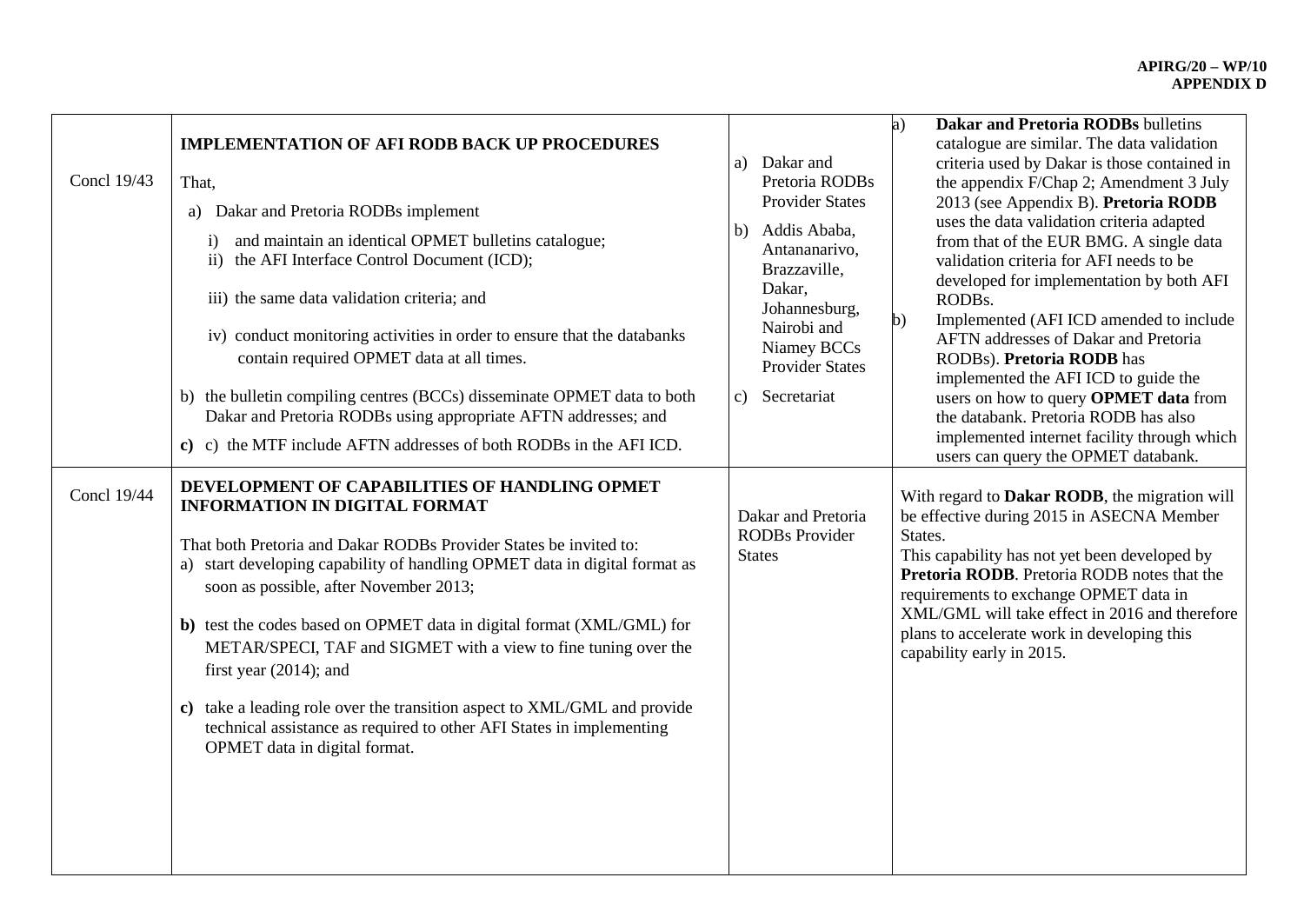| Concl 19/45 | <b>INCLUSION OF STATE OF RUNWAY REPORTS IN METAR/SPECI</b><br><b>ISSUED IN THE AFI REGION</b>                                                                                                                                                                     | Secretariat  | Implemented |
|-------------|-------------------------------------------------------------------------------------------------------------------------------------------------------------------------------------------------------------------------------------------------------------------|--------------|-------------|
|             | That, the AFI Air Navigation Plan (Doc 7474) be amended to include in<br>METAR/SPECI, the report on observations of the State of the runway in terms<br>of depth of water deposit measurements on the runway as provided by the<br>appropriate Airport Authority. |              |             |
| Dec 19/46   | <b>FUTURE WORK PROGRAMME OF THE MET/SG</b><br>That, the updated work Programme of the MET/SG given in Appendix 3.6F<br>this report, be endorsed                                                                                                                   | <b>APIRG</b> | Implemented |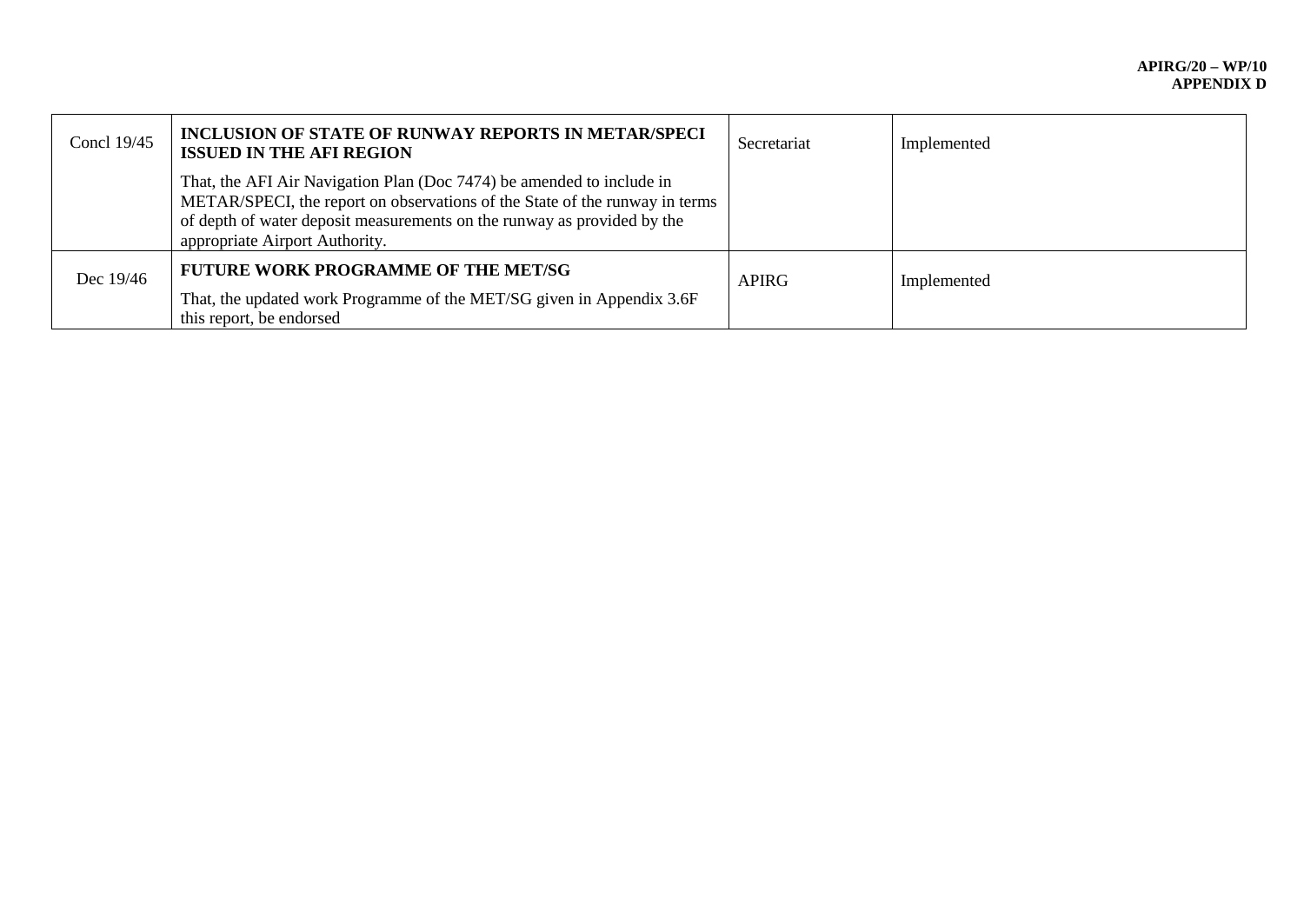## **APPENDIX 5A-2: MET/SG/11 DECISIONS**

| <b>Number</b>                                                                                                                                                                                                                                                                                                                                                                                                                                                                                                                                                                                                                                                                                                                                                                                                                                                                                                                                                                                                                                                                                                                                                                                                                     |                                                                                                                                                                                                                                                                                                                                                                                                                                             |
|-----------------------------------------------------------------------------------------------------------------------------------------------------------------------------------------------------------------------------------------------------------------------------------------------------------------------------------------------------------------------------------------------------------------------------------------------------------------------------------------------------------------------------------------------------------------------------------------------------------------------------------------------------------------------------------------------------------------------------------------------------------------------------------------------------------------------------------------------------------------------------------------------------------------------------------------------------------------------------------------------------------------------------------------------------------------------------------------------------------------------------------------------------------------------------------------------------------------------------------|---------------------------------------------------------------------------------------------------------------------------------------------------------------------------------------------------------------------------------------------------------------------------------------------------------------------------------------------------------------------------------------------------------------------------------------------|
| <b>Review of Previous MET Related APIRG Conclusions and Decisions</b><br>11/01<br><b>AFI</b> States<br>That, the updated list of Decisions and Conclusions in Appendix 2A to this<br>report, is adopted as the reviewed MET related APIRG Decisions and<br>Conclusions.                                                                                                                                                                                                                                                                                                                                                                                                                                                                                                                                                                                                                                                                                                                                                                                                                                                                                                                                                           | Implemented                                                                                                                                                                                                                                                                                                                                                                                                                                 |
| Establishment of an Ad-hoc Group on the Implementation of<br>11/03<br><b>Meteorological Information for Low Level Flight</b><br>France,<br>That,<br>Kenya,<br>the ad-hoc group composed of France, Kenya, South Africa (rapporteur),<br>SADIS Provider (UK) and ASECNA:<br>South Africa (rapporteur),<br>is established and tasked to investigate on the issue through:<br>a)<br>SADIS Provider (UK)<br>ICAO standards and recommended practices (SARPs);<br><b>ASECNA</b><br>SADISOPSG Conclusions and Decisions;<br>EUR Air Navigation Plan and other relevant documentation; and<br>✓<br>Provides a consolidated report to the MET/SG/12 meeting.<br>b)<br><b>Updating AFI Regional SIGMET Guide</b><br>11/04<br>Secretariat<br>That, the Secretariat:<br>update Appendixes A and H to the AFI Regional SIGMET Guide to reflect<br>the correct MWO names and location indicators for South Africa as<br>follows:<br>the MWO name as Johannesburg (FAJS);<br>1)<br>FIRs names and location indicators served as Cape Town FIR (FACA),<br>Johannesburg FIR (FAJA) and Johannesburg Oceanic FIR (FAJO);<br>update the Regional SIGMET Guide to reflect the outcome of the global<br>b)<br>review being carried out by the METWSG; | The ad-hoc group has considered all the relevant<br>standards and guidance material relating to the<br>provision of meteorological information for low<br>level flight, and is in the process of mapping the<br>way forward. A report on the findings<br>(preferably in the form of a working paper) will<br>be presented at the METWSG/12 meeting.<br>A new edition has been prepared and will be<br>submitted to APIRG/20 for endorsement |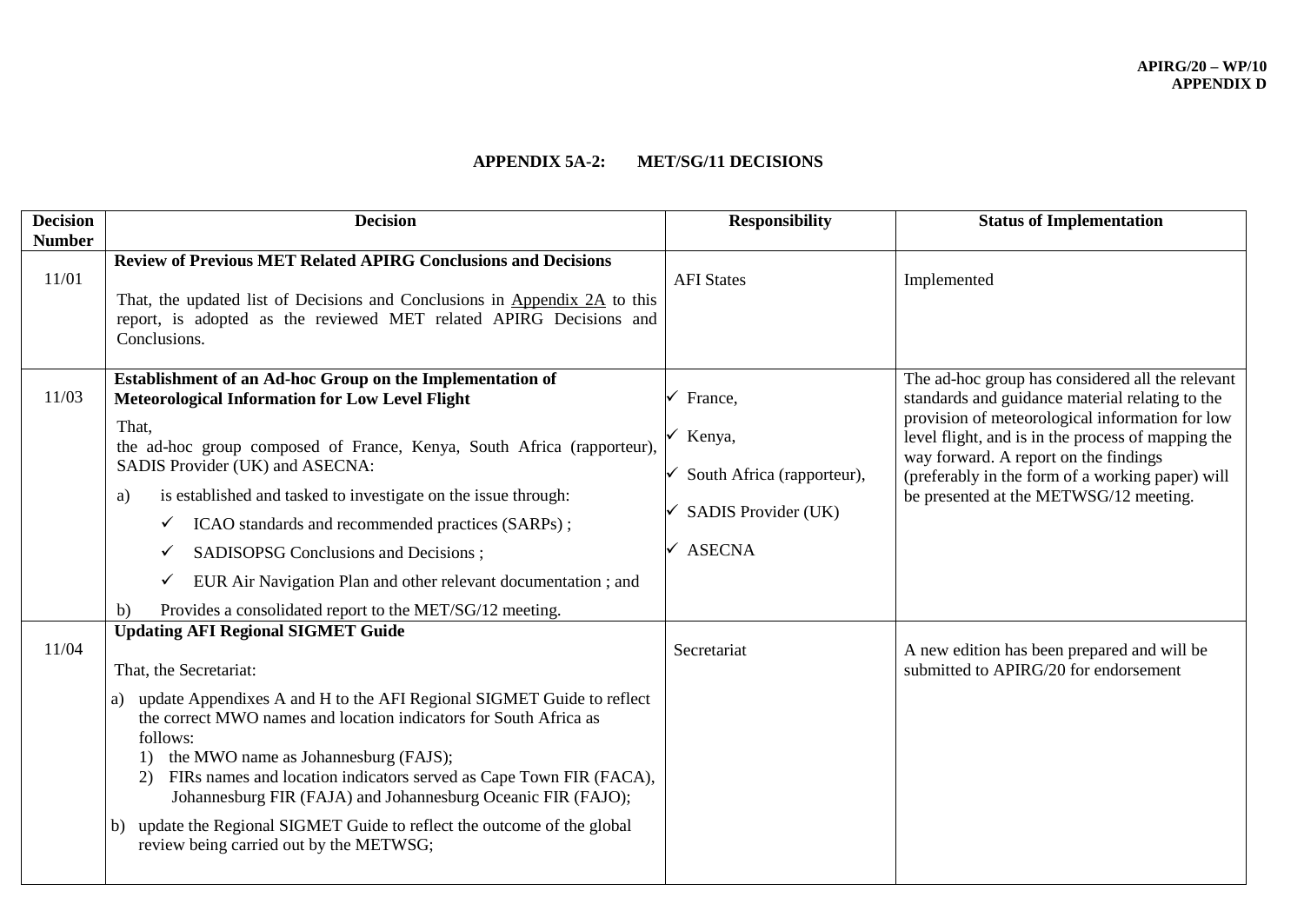| 11/05          | revise the heading in Appendix F to the AFI Regional SIGMET guide with<br>c)<br>a view to replace the word "Standard" with the word "Procedures", and<br><b>d</b> ) publish the SIGMET Guide given in Appendix $4A$ to this report, on the<br>ICAO website before October 2013.<br>Monitoring of OPMET bulletins in coordination with ROC Toulouse<br>That, the monitoring done by RODBs Pretoria and Dakar and ROC Toulouse<br>be harmonized to ensure that the same bulletins headers, as described in the<br>AMBEX Handbook, are monitored at all these facilities for comparison and                                                      | $\checkmark$ Dakar RODB Provider<br><b>State</b><br>$\checkmark$ Pretoria RODB Provider<br><b>States</b>                                                                                                                       | Dakar RODB, sent the processed bulletins<br>headers to Pretoria as described in the AMBEX<br>Handbook                                                                                                                                                                                                                                                                   |
|----------------|-----------------------------------------------------------------------------------------------------------------------------------------------------------------------------------------------------------------------------------------------------------------------------------------------------------------------------------------------------------------------------------------------------------------------------------------------------------------------------------------------------------------------------------------------------------------------------------------------------------------------------------------------|--------------------------------------------------------------------------------------------------------------------------------------------------------------------------------------------------------------------------------|-------------------------------------------------------------------------------------------------------------------------------------------------------------------------------------------------------------------------------------------------------------------------------------------------------------------------------------------------------------------------|
|                | continuous improvement.                                                                                                                                                                                                                                                                                                                                                                                                                                                                                                                                                                                                                       | $\checkmark$ Toulouse ROC Provider<br>States (rapporteur)                                                                                                                                                                      | Pretoria did the same operation.                                                                                                                                                                                                                                                                                                                                        |
| 11/06<br>11/07 | <b>Update of the AMBEX Handbook</b><br>That, the draft amendment to the AMBEX Handbook given in Appendix 4B to<br>this report, be expeditiously finalized by the Core Team on the AMBEX<br>Scheme taking into account the information in the above mentioned paragraphs<br>4.8 to 4.12, and be distributed to AFI States by the Secretariat as the AMBEX<br>Handbook Amendment 3.<br><b>Finalization of the AFI OPMET Data Catalogue</b><br>That,<br>the finalized data catalogue given in the Appendix 4C to this report,<br>a)<br>be implemented by AFI RODBs; and<br>the Secretariat distribute to AFI States and publish on the AFI<br>b) | Core Team on AMBEX:<br>$\checkmark$ Kenya,<br>$\checkmark$ Madagascar,<br>$\checkmark$ Senegal and<br>$\checkmark$ South Africa (rapporteur)<br>Dakar RODB and Pretoria<br>a)<br><b>RODB</b> Provider States<br>b) Secretariat | The AMBEX Handbook was updated and<br>finalized by the core team and was distributed<br>by the secretariat as the AMBEX Handbook<br>Amendment 3.<br>The data catalogue was finalized and adopted<br>during the METSG/11.<br>Both Dakar and Pretoria RODB implemented<br>the data catalogue and posted the AFI ICD on<br>their respective websites to guide the users on |
| 11/10          | website, the amended AFI ICD<br>Future work programme of the MTF<br>That, the updated work programme of the MTF as shown in Appendix 4D, is<br>endorsed.                                                                                                                                                                                                                                                                                                                                                                                                                                                                                      | MET/SG/11                                                                                                                                                                                                                      | how to interrogate the OPMET databank.<br>Implemented                                                                                                                                                                                                                                                                                                                   |
| 11/11          | MET/SG Report for the Preparation of the MET related AFI Regional Air<br><b>Navigation Implementation Action Plan</b><br>That, the information provided in Appendix 6A to this report, is adopted as the<br>APIRG MET/SG report to be submitted to APIRG for consideration in<br>developing the AFI Regional Implementation Action Plan in the MET area.                                                                                                                                                                                                                                                                                      | Secretariat                                                                                                                                                                                                                    | Implemented                                                                                                                                                                                                                                                                                                                                                             |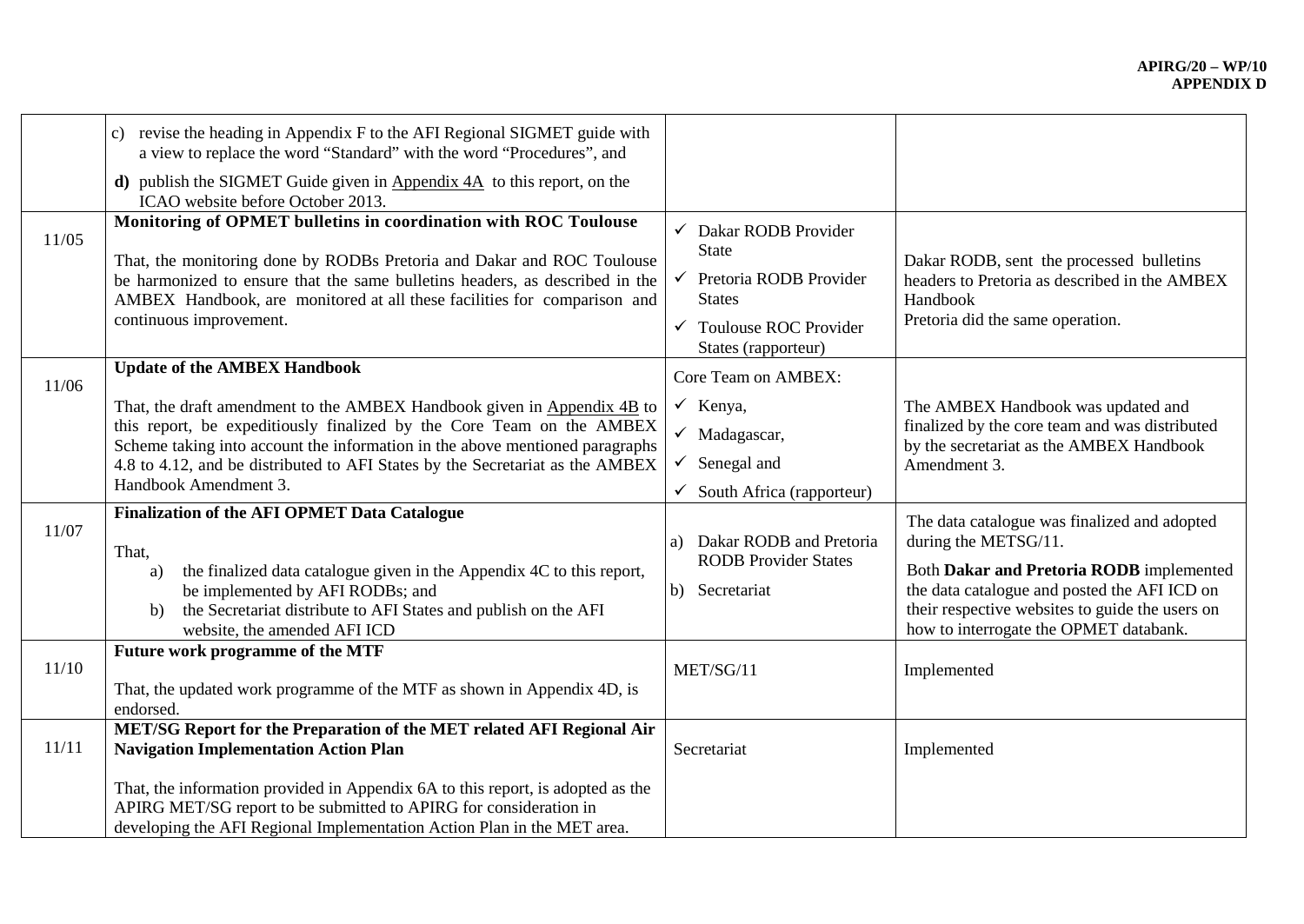### **APPENDIX 5A-3: MTF/5 DECISIONS**

| <b>Decision</b> | <b>Decision</b>                                                                                                                                                                                                                                                                                           | <b>Responsibility</b> | <b>Status of Implementation</b>                                                         |
|-----------------|-----------------------------------------------------------------------------------------------------------------------------------------------------------------------------------------------------------------------------------------------------------------------------------------------------------|-----------------------|-----------------------------------------------------------------------------------------|
| 5/01            | <b>Establishment of OPMET Focal points</b><br>That, the Secretariat establishes a list of OPMET Focal points for AFI States and<br>adjacent IROGs for better management of OPMET data.                                                                                                                    | Secretariat           | Implemented                                                                             |
| 5/04            | Template for the AFI RODB Annual Implementation Status Reports<br>That, the template given in Appendix 4B to this report, be used by both Dakar and<br>Pretoria RODB for their annual implementation status reports.                                                                                      | Dakar/Pretoria RODB   | Not implemented yet                                                                     |
| 5/06            | <b>Exchange of OPMET information in Digital format</b><br>That, the Secretariat liaises with the ICAO operations groups to follow-up on the<br>developments regarding exchange of OPMET information in digital format including<br>guidance material and report back during the AFI OPMET/M TF/7 meeting. | Secretariat           | Implemented through the MET/14<br>meeting (AFI Transition Plan<br>developed)            |
| 5/08            | Venue and date of the AFI OPMET MTF Meetings<br>That,<br>Any State willing to host MTF meeting should forward the proposal the Nairobi<br>a)<br>and Dakar ICAO Regional Offices. and<br>the MTF/6 meeting will be held in October 2014.<br>b)                                                             | <b>AFI</b> States     | State Letter distributed to States<br>a)<br>Late meeting due to EBOLA<br>b)<br>outbreak |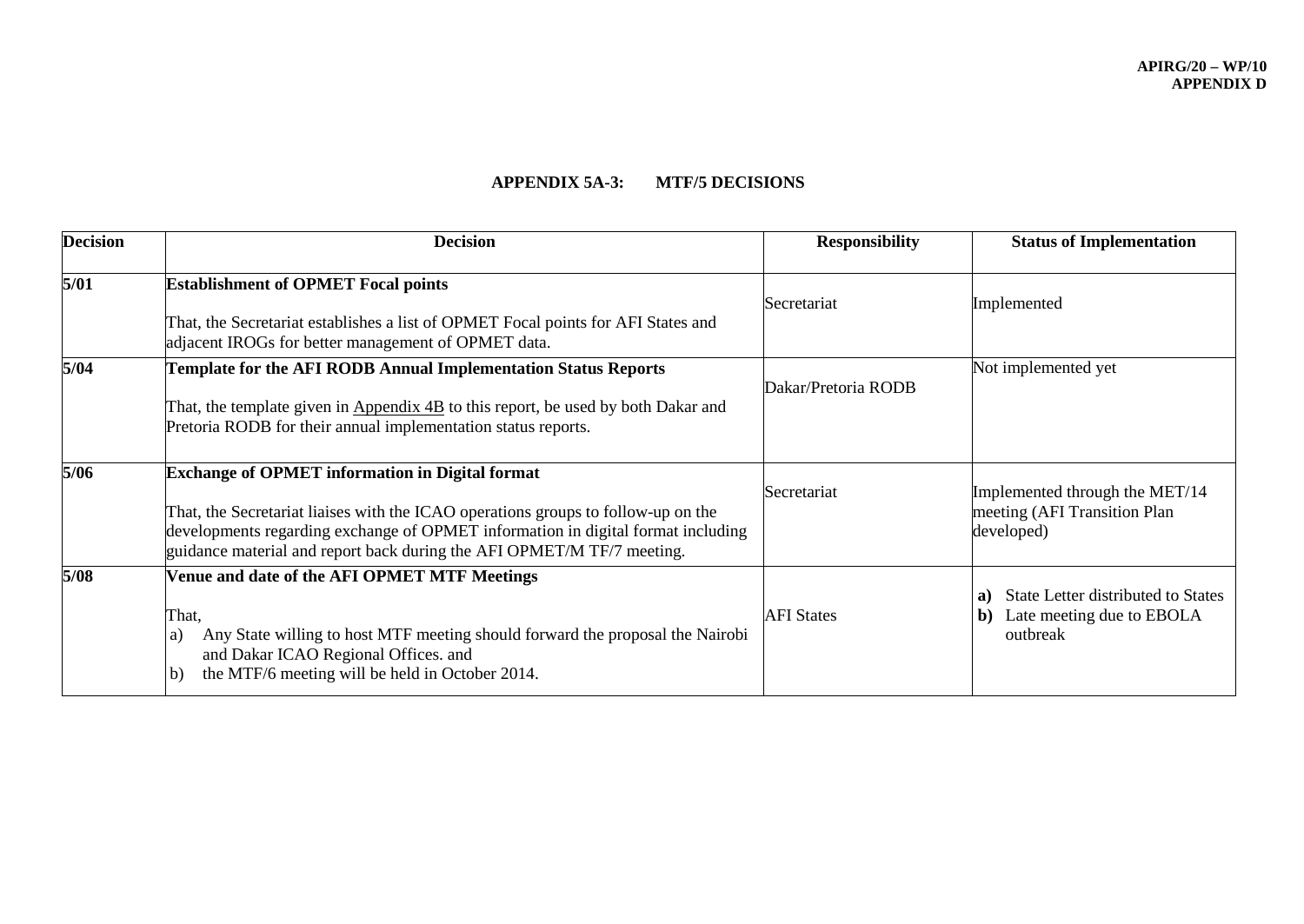# **APPENDIX 5A-4: ATM/MET/TF/1 DECISIONS**

| <b>Decision</b> | <b>Decision</b>                                                                                                                                                                                                                                                           | <b>Responsibility</b> | <b>Status of Implementation</b>                                              |
|-----------------|---------------------------------------------------------------------------------------------------------------------------------------------------------------------------------------------------------------------------------------------------------------------------|-----------------------|------------------------------------------------------------------------------|
| 1/01            | Integration of the AFI volcanic ash contingency plan to the AFI air<br>traffic management contingency plan<br>That the AFI Volcanic Ash Contingency Plan provided at Appendix 2B to<br>this Report, be integrated as an appendix to the AFI ATM Contingency Plan.         | Secretariat           | Implemented and adopted by<br>APIRG/19                                       |
| 1/02            | <b>Review and distribution of the AFI VACP</b><br>That, the contingency plan at Appendix 2B which is in accordance with the<br>IVATF VACP and APIRG ATM Contingency Plan Templates be submitted<br>to the ATM/AIS/SAR Sub-group Secretary for distribution to AFI States. | Secretariat           | Implemented submitted to<br>ATM/AIS/SAR Sub-group and<br>adopted by APIRG/19 |